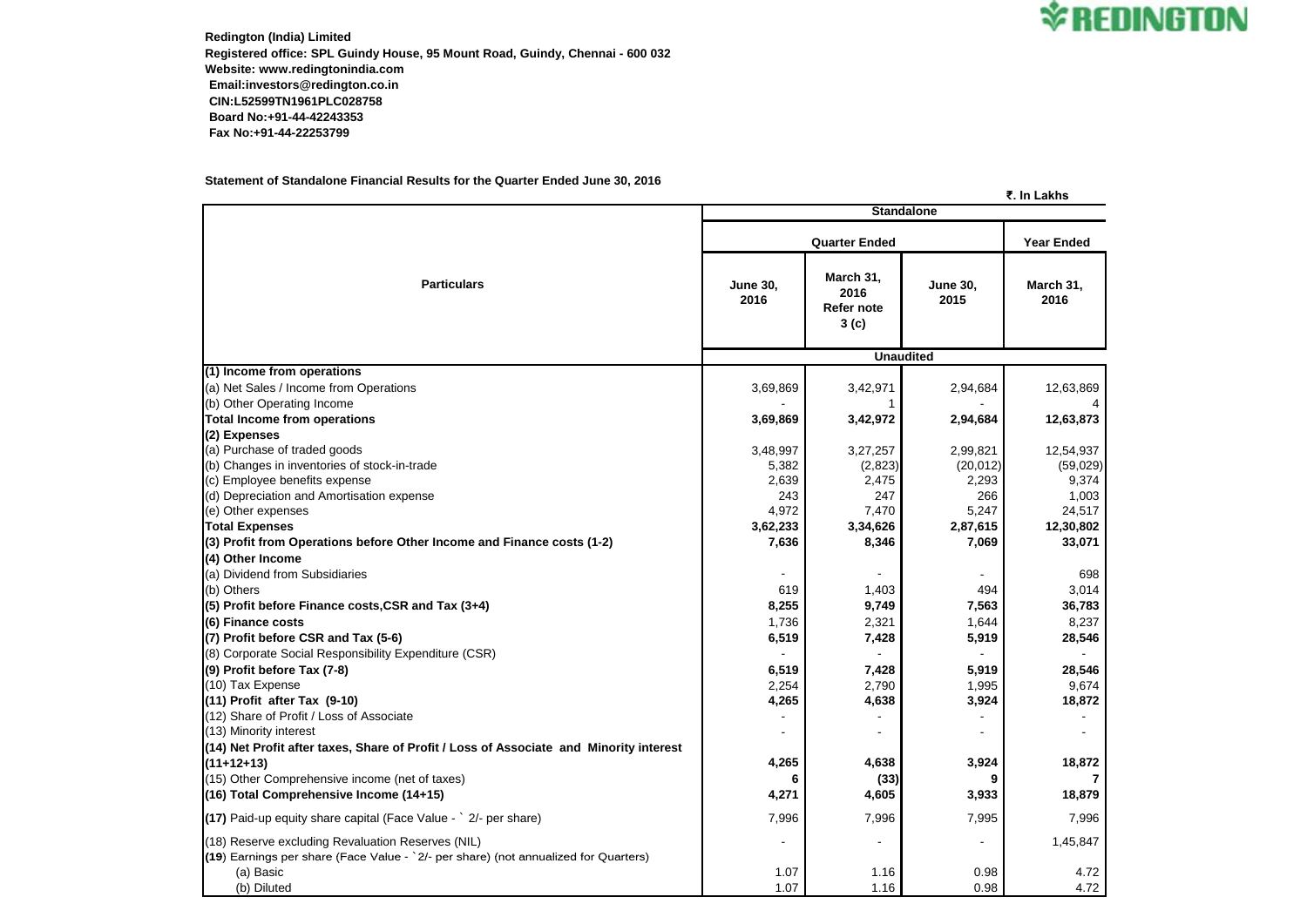**Redington (India) Limited Registered office: SPL Guindy House, 95 Mount Road, Guindy, Chennai - 600 032 Website: www.redingtonindia.com Email:investors@redington.co.in CIN:L52599TN1961PLC028758 Board No:+91-44-42243353 Fax No:+91-44-22253799**

### **Statement of Consolidated Financial Results for the Quarter Ended June 30, 2016**

## **₹. In Lakhs**

|                                                                                        | <b>Consolidated</b>     |                                                     |                         |                   |  |
|----------------------------------------------------------------------------------------|-------------------------|-----------------------------------------------------|-------------------------|-------------------|--|
|                                                                                        |                         | <b>Year Ended</b>                                   |                         |                   |  |
| <b>Particulars</b>                                                                     | <b>June 30,</b><br>2016 | March 31,<br>2016<br>Refer note<br>3 <sub>(c)</sub> | <b>June 30,</b><br>2015 | March 31,<br>2016 |  |
|                                                                                        | <b>Unaudited</b>        |                                                     |                         |                   |  |
| (1) Income from operations                                                             |                         |                                                     |                         |                   |  |
| (a) Net Sales / Income from Operations                                                 | 9,63,295                | 10,47,436                                           | 7,56,976                | 35,42,939         |  |
| (b) Other Operating Income                                                             | 31                      |                                                     | 6                       | 26                |  |
| <b>Total Income from operations</b>                                                    | 9,63,326                | 10,47,443                                           | 7,56,982                | 35,42,965         |  |
| (2) Expenses<br>(a) Purchase of traded goods                                           | 8,95,015                | 9,97,322                                            | 7,33,072                | 34,28,622         |  |
| (b) Changes in inventories of stock-in-trade                                           | 17,651                  | (7, 131)                                            | (20, 840)               | (91, 382)         |  |
| (c) Employee benefits expense                                                          | 15,286                  | 14,720                                              | 12,674                  | 53,872            |  |
| (d) Depreciation and Amortisation expense                                              | 1,325                   | 1,276                                               | 1,073                   | 4,682             |  |
| (e) Other expenses                                                                     | 17,902                  | 20,282                                              | 16,539                  | 74,746            |  |
| <b>Total Expenses</b>                                                                  | 9,47,179                | 10,26,469                                           | 7,42,518                | 34,70,540         |  |
| (3) Profit from Operations before Other Income and Finance costs (1-2)                 | 16,147                  | 20,974                                              | 14,464                  | 72,425            |  |
| (4) Other Income                                                                       |                         |                                                     |                         |                   |  |
| (a) Dividend from Subsidiaries                                                         |                         |                                                     |                         |                   |  |
| (b) Others                                                                             | 802                     | 1,701                                               | 963                     | 4,690             |  |
| (5) Profit before Finance costs, CSR and Tax (3+4)                                     | 16,949                  | 22,675                                              | 15,427                  | 77,115            |  |
| (6) Finance costs                                                                      | 3,749                   | 4,905                                               | 4,047                   | 18,059            |  |
| (7) Profit before CSR and Tax (5-6)                                                    | 13,200                  | 17,770                                              | 11,380                  | 59,056            |  |
| (8) Corporate Social Responsibility Expenditure (CSR)                                  |                         | 50                                                  |                         | 50                |  |
| $(9)$ Profit before Tax $(7-8)$                                                        | 13,200                  | 17,720                                              | 11,380                  | 59,006            |  |
| (10) Tax Expense                                                                       | 3,481                   | 3,960                                               | 3,015                   | 14,618            |  |
| $(11)$ Profit after Tax $(9-10)$                                                       | 9,719                   | 13,760                                              | 8,365                   | 44,388            |  |
| (12) Share of Profit / Loss of Associate                                               |                         |                                                     |                         |                   |  |
| (13) Minority interest                                                                 | (411)                   | (572)                                               | (143)                   | (2,056)           |  |
| (14) Net Profit after taxes, Share of Profit / Loss of Associate and Minority interest |                         |                                                     |                         |                   |  |
| $(11+12+13)$                                                                           | 9,308                   | 13,188                                              | 8,222                   | 42,332            |  |
| (15) Other Comprehensive income (net of taxes)                                         | 3,407                   | 137                                                 | 2,539                   | 9,381             |  |
| $(16)$ Total Comprehensive Income $(14+15)$                                            | 12,715                  | 13,325                                              | 10,761                  | 51,713            |  |
| $(17)$ Paid-up equity share capital (Face Value - $\degree$ 2/- per share)             | 7,996                   | 7,996                                               | 7,995                   | 7,996             |  |
| (18) Reserve excluding Revaluation Reserves (NIL)                                      |                         |                                                     |                         | 2,86,298          |  |
| $(19)$ Earnings per share (Face Value - $2/-$ per share) (not annualized for Quarters) |                         |                                                     |                         |                   |  |
| (a) Basic                                                                              | 2.33                    | 3.30                                                | 2.06                    | 10.59             |  |
| (b) Diluted                                                                            | 2.33                    | 3.30                                                | 2.06                    | 10.58             |  |